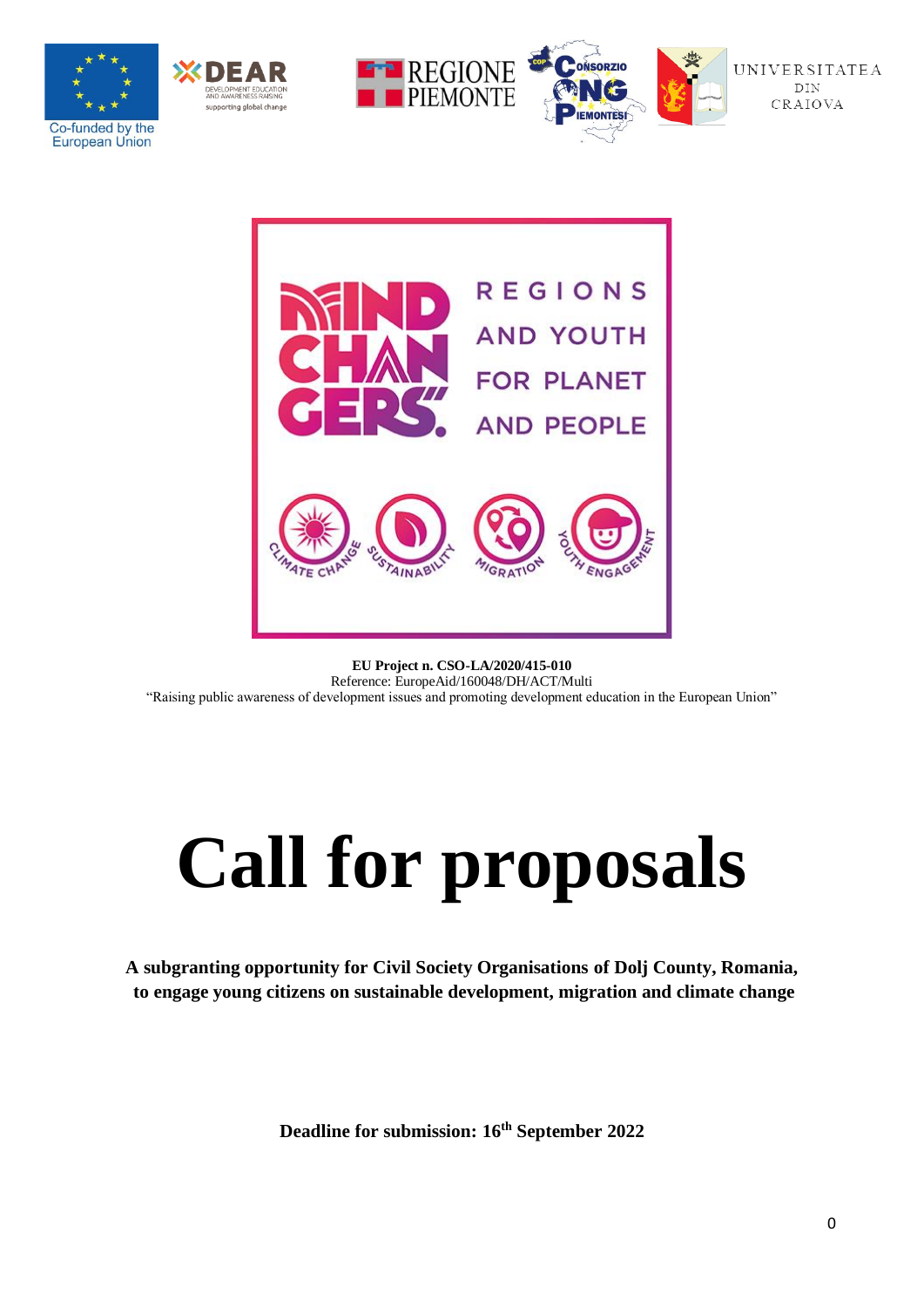

## **1. BACKGROUND**

**"Mindchangers: Regions and youth for Planet and People"** (CSO-LA/2020/415-010) is a European project led by Regione Piemonte (Italy) within a consortium composed by the Consortium of Piedmont Ngos (COP), University of Craiova, Region Baden-Württemberg and SEZ (Germany), Fédération Wallonie-Bruxelles (Belgium), Region La Rioja and CONGDCAR (Spain), RESACOOP (France).

It is financed by the European Commission within the call EuropeAid/160048/DH/ACT/Multi "*Raising public awareness of development issues and promoting development education in European Union (DEAR) - Lot 3: Focussed and strategic pan-European campaigns on targeted priorities bringing EU Development policy and EU answers to global challenges closer to citizens led by a Local Authority or Association of LAs, from all EU member states*".

Mindchangers started in October 2020 and will end in September 2024.

The overall objective of Mindchangers is to **strengthen the engagement of EU young citizens and increase awareness of the general public towards 2030 Agenda and the European Consensus in 6 EU countries, through communication actions and capacity building of LAs and small and medium CSOs.**

The specific objectives are:

- 1) To foster youths as active agents of development and change, by mobilising them locally and at international level.
- 2) To innovate LAs and CSOs' strategies to reach and engage youths, on the topics of sustainable development and international cooperation, specifically on the focus areas of Climate Change and Migration.

The core activity of the Action is subgranting, in order to fund projects realised by Civil Society Organisations (CSOs) and Local Authorities (LAs) aimed at youth engagement on SDGs and in particular on two focus areas: Climate Change and Migration.

In each of the 6 EU Regions involved (Piemonte-IT, Baden-Württemberg-DE, Fédération Wallonie-Bruxelles-BE, Auvergne-Rhône-Alpes-FR, La Rioja-ES, Dolj-RO) two Calls for Proposals will be launched, in order to finance two rounds of projects: in Dolj County, Romania, the second implementation period (Round 2) will take place from 1<sup>st</sup> November 2022 to 31<sup>st</sup> December 2023.

The total allocation of the two rounds of the Mindchangers subgranting in Romania is around EUR 108.000. The allocation for this Second Round is 68.000 Euro.

The aim is triggering a wide variety of activities in the 6 EU Regions that will engage youths, at local and international level. At the same time, the Action will develop a pan-European communication campaign and a strategy on how to shift from "awareness" to "active engagement" aimed at LAs and CSOs.

The subgranted projects will reach in Europe at least 300.000 youths (aged 15-35), of which 10.000 will be actively engaged.

At least 3 million EU citizens (at least 700.000 aged 15-35) will be informed about Mindchangers activities and more aware of personal role and impact in global issues.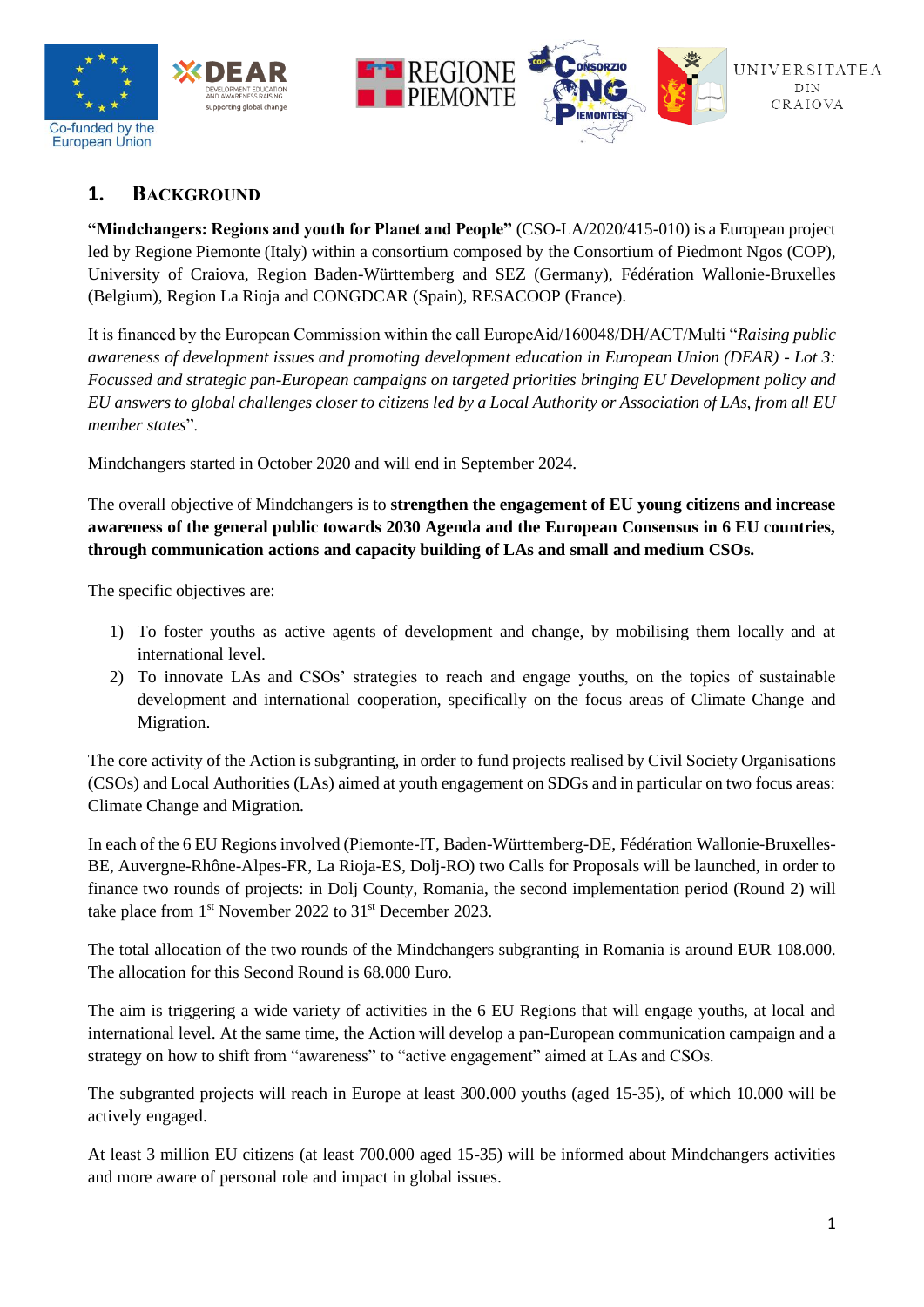



# **2. TARGET**

The actions financed by the Mindchangers call for proposals must involve and engage EU young citizens between 15 and 35 years old as the main target group.

Actions must clearly identify and define specific target group(s).

The fact that the main target group will have to be youth, does not exclude that target groups can also include other groups such as for example parents, elders, educators, teachers. Please note actions cannot involve young citizens within formal education programmes.

Mindchangers refers to the definitions of "target group" and "final beneficiaries" that you can find in the EC Project Cycle Management Guidelines:

- **Target group(s):** The group/entity who will be directly positively affected by the project at the Project Purpose level. Individuals in the target group(s) are reached directly and/or involved in the activities. This must be monitored and demonstrated by the Applicants at the end of the Action.
- **Final beneficiaries:** Those who do not have a direct connection with the project activities but benefit from the project in the long term at the level of the society or sector at large.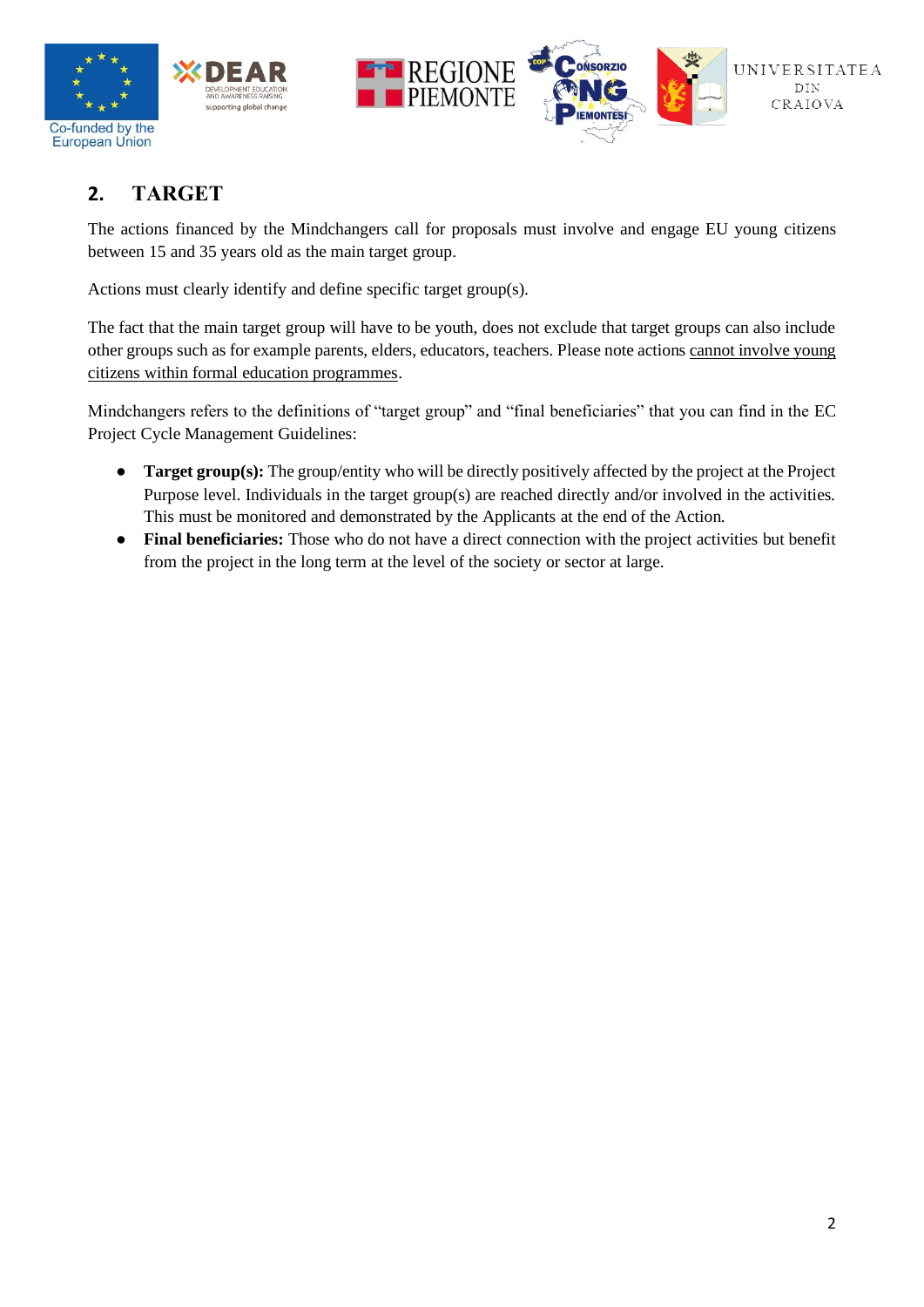





## **3. REQUIREMENTS AND PRIORITIES**

Actions funded under the present Call for Proposals must:

- Contribute to the achievement of the SDGs and the pillars "People" and "Planet" of the European Consensus on Development through awareness raising and youth engagement. Actions should aim at individual and/or collective engagement of young people and at concrete changes in behaviour and practices as a way to contribute to the achievement of one or more SDGs.
- Strengthen and support the partnerships for development grounded on the local dimension, among CSOs, LAs and young citizens.

Actions should promote diverse partnerships based on the collaboration between CSOs, LAs and young citizens and other relevant stakeholders, on the basis of SDG 17-Partnership for the Goals and the chapter "Fostering stronger, more inclusive multi-stakeholder partnerships" of the EU Consensus on Development.

● Include among the activities a combination of campaigns, awareness raising, communication, global learning activities implemented according to the principles of constructive communication Actions should go beyond the description of problems and indicate possible solutions, individual and

collective contribution to the solutions, changes of behaviour. The approach should also address the global dimensions and the interconnectedness of the issues.

Activities and outputs of the granted projects will comply with the visual identity of Mindchangers; also, they will be included in the Mindchangers pan-European campaign. For these reasons, a certain level of coordination with COP and the University of Craiova will be required.

• Focus on migration and/or climate change

Actions will have to choose to focus on either one or both themes and they will reflect two key themes of the *[European Consensus on Development](https://ec.europa.eu/international-partnerships/european-consensus-development_en)* adopted by EU in 2017 as part of its response to the UN 2030 Agenda for Sustainable Development and its Sustainable Development Goals (2015).

Within the themes People and Planet, the focus areas Migration and Climate change, including its environmental dimension, have been put forward. Migration and climate change are two important global transformational challenges, which concern EU citizens and, more broadly, people in general. Informing, educating and engaging EU citizens in an evidence based manner about the drivers behind these global challenges and about the EU contribution to address them is thus crucial to contributing

to active citizenship, and, ultimately, to the promotion of EU fundamental values and to sustainable development.

#### **Cross cutting theme**

Proposals will have to implement a rights-based approach, encompassing all human rights (art. 16 del new consensus).

#### **Gender perspective**

The action should/must include a gender perspective. This means taking into account gender-based differences when looking at any social phenomenon, policy or process and think critically of the current ways of "doing things". The action should plan and implement activities which are inclusive, allow equal participation, question the status quo and so on.

The gender perspective should be used in the planning, implementation and evaluation of an action.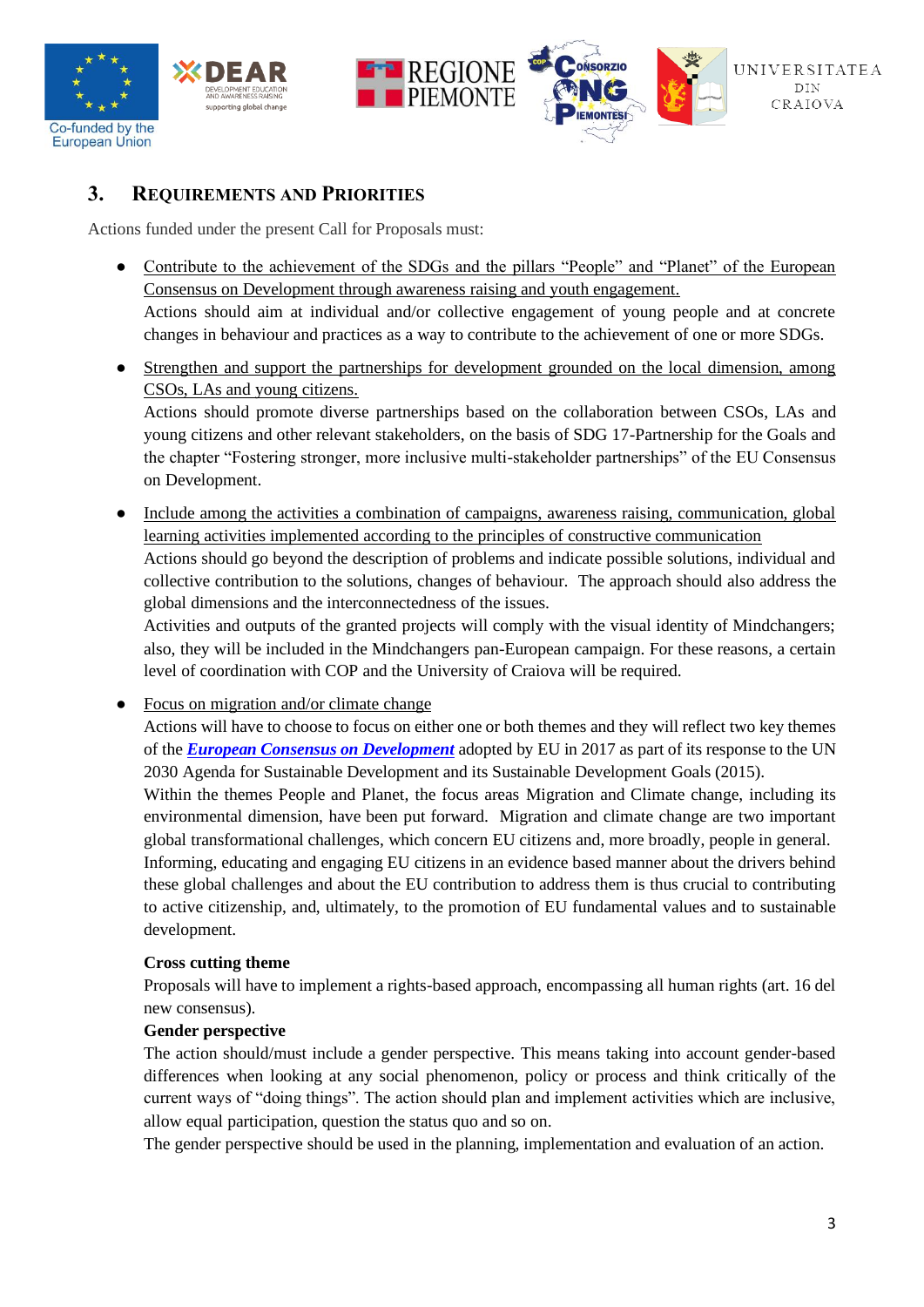

*Priority will be given to actions that:* 

- 1. Include cooperation with journalists/professional communicators/media/experienced communicators Actions implemented in cooperation with journalists/professional communicators/media/experienced communicators can help the message to get a much wider outreach. This cooperation could also generate reflections on frames and values.
- 2. Involvement of actors / partners from the partner countries<sup>1</sup> Priority will be given to applicants having activities and partners in partner countries or territories as defined in the OECD DAC list, involved in their proposed action in order to ensure the inclusion of Southern point of views on the targeted issues.

Please note that specific project activities (e.g. transfer of good practices, international exchange, networking) may take place in partner countries, on the condition that they constitute a minor part of the Action and directly contribute to the objectives of the present Call for Proposals.

## **4. FINANCIAL ALLOCATION**

The overall amount made available under this Call for Proposals is **EUR 68.000**

The EU contribution must fall between the following minimum and maximum amounts:

Minimum amount: **EUR 5.000** 

Maximum amount: **EUR 15.000**

Any grant requested under this Call for Proposals **may not exceed the maximum percentage of 90%** of the total eligible costs of the Action.

The remaining 10% of the Action budget must be co-financed by the lead applicant and co-applicant(s) following the same eligibility criteria for the expenses. **The co-financed part of the budget cannot be funded by sources from the European Union Budget or the European Development Fund.**

The grant must not give rise to profits or revenues for neither the beneficiaries lead applicant and co-applicants, nor any affiliated entity (in the context of this call, profit is defined as a surplus of the receipts over the eligible costs approved when the request for payment of the balance is made).

Grants will be disbursed in three payments:

- 40% at project start, after the signature of the Contract
- 30% after the approval by COP of the Intermediary Narrative and Financial Report
- 30% after the end of the project, once the Final Narrative and Financial report will be approved by COP and the official External Auditor.

In any case, the total final amount of incurred, audited and validated expenses will consist of 10% of cofinancing by the lead applicant and co-applicant(s).

<sup>&</sup>lt;sup>1</sup> Eligible partner country or territory as defined in the OECD DAC list[: http://www.oecd.org/dac/financing-sustainable](http://www.oecd.org/dac/financing-sustainable-development/development-finance-standards/DAC-List-ODA-Recipients-for-reporting-2021-flows.pdf)[development/development-finance-standards/DAC-List-ODA-Recipients-for-reporting-2021-flows.pdf](http://www.oecd.org/dac/financing-sustainable-development/development-finance-standards/DAC-List-ODA-Recipients-for-reporting-2021-flows.pdf)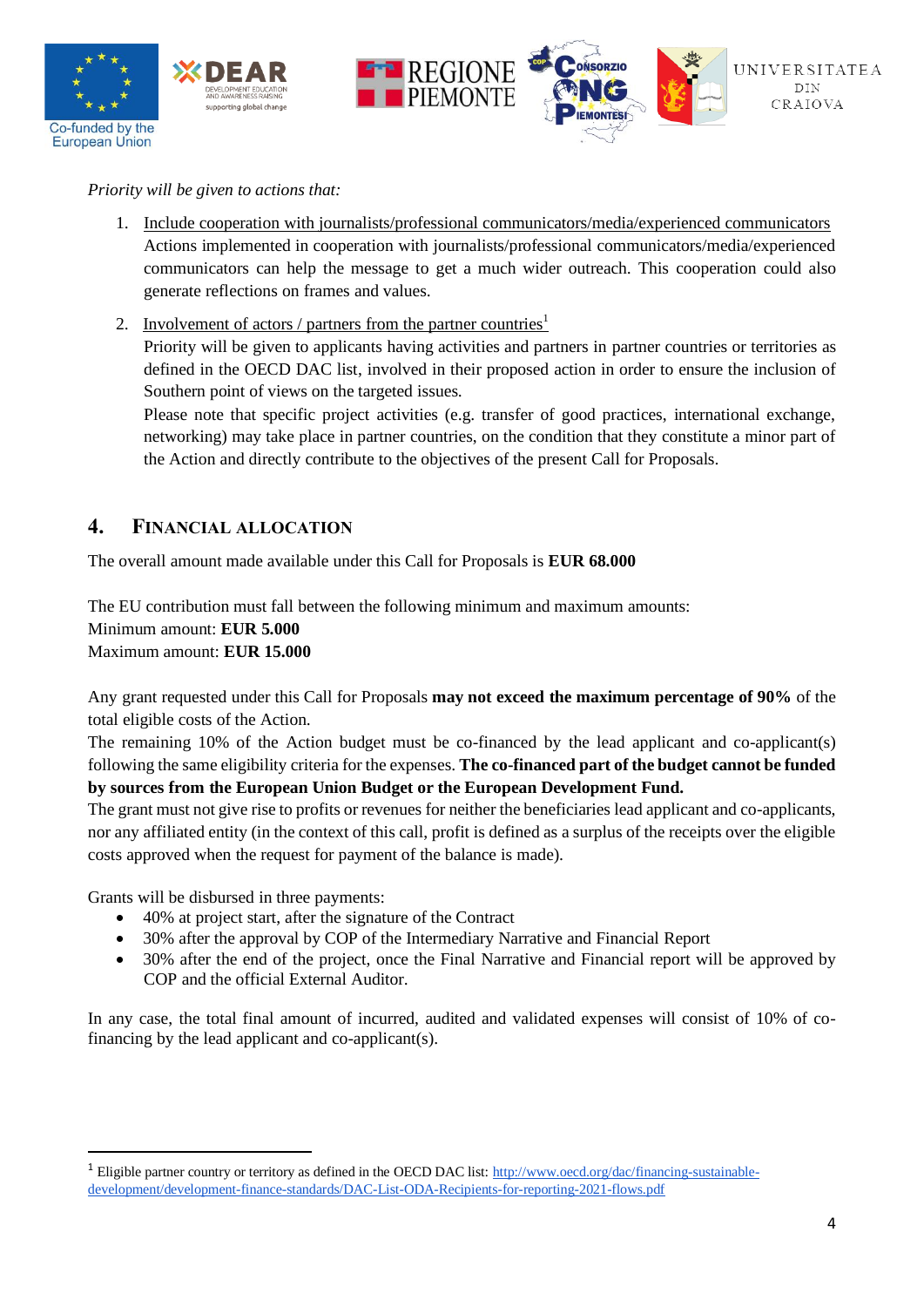



# **5. ELIGIBILITY CRITERIA**

Actions can include the following actors:

- **Lead applicant:** the lead applicant has to meet the eligibility criteria referred to in section 5.1. If awarded the grant contract, the lead applicant will become the main interlocutor of the Consortium of Piedmont Ngos (COP). It represents and acts on behalf of the other co-applicant(s) (if any) and coordinates the design and implementation of the Action. Lead applicants must sign the "Declaration by the third party" in Annex of the grant application form.
- **Co-applicant(s):** the co-applicant has to meet the eligibility criteria referred to in section 5.1. It participates in designing and implementing the Action, and the costs it incurs are eligible in the same way as those incurred by the lead applicant. Co-applicants must sign the "Declaration by the third party" in Annex of the grant application form.
- **Associate(s):** any other organisations/institutions involved in the action. Such associates play a real role in the action but may not receive funding from the grant. Associates do not have to meet the eligibility criteria referred to in section 5.1, they must be clearly mentioned in the grant application form, they have to formally declare their participation (e.g. with a letter of interest) but they do not have to sign the "Declaration by the third party"
- **Contractors:** lead applicant and co-applicant(s) are permitted to award contracts. Associates cannot be also contractors in the project. Contractors are subject to the procurement rules set out in th[e](https://ec.europa.eu/europeaid/prag/previousVersions.do;JSESSIONID_PUBLIC=NcKNsY24krYSU0Bx5MR8Npu3SWFacUkR_gVHT2X3xTISw8IuZMxf!1314183481) **[Practical guide on contract procedures for European Union external action \(PRAG 2016\)](https://ec.europa.eu/europeaid/prag/previousVersions.do;JSESSIONID_PUBLIC=NcKNsY24krYSU0Bx5MR8Npu3SWFacUkR_gVHT2X3xTISw8IuZMxf!1314183481)** and they must not be indicated in the grant application form, but selected once the grant contract is awarded.

## **5.1 Eligibility criteria for lead applicant and co-applicant(s)**

Lead applicants and co-applicants must be Civil Society Organisation (CSO) and they must:

- be officially existing as a legal person **and**
- be non-profit-making **and**
- be established or based (headquarters or decentralised office) in the Dolj County, Romania **and**
- have existed since at least 2 years **and**
- be small or medium-sized organisations (less than EUR 2 million yearly turn over in the last two years) **and**
- have at least 30 members/supporters/volunteers in the region to ensure popular anchorage **and**
- be working on sectors related to international cooperation and/or global citizenship education, to be demonstrated by their statutes **and**
- demonstrate to have carried out activities in the field of development awareness raising/campaigning/communication/global learning for at least the last 2 years **and**
- not have had EU DEAR funding as lead applicant, co-applicant, sub-contractor or third party (having used subgranting) in the frame of the current DEAR call (EuropeAid/160048/DH/ACT/Multi).

Involvement of Local Authorities in the proposed projects should be fostered somehow and it is highly recommended.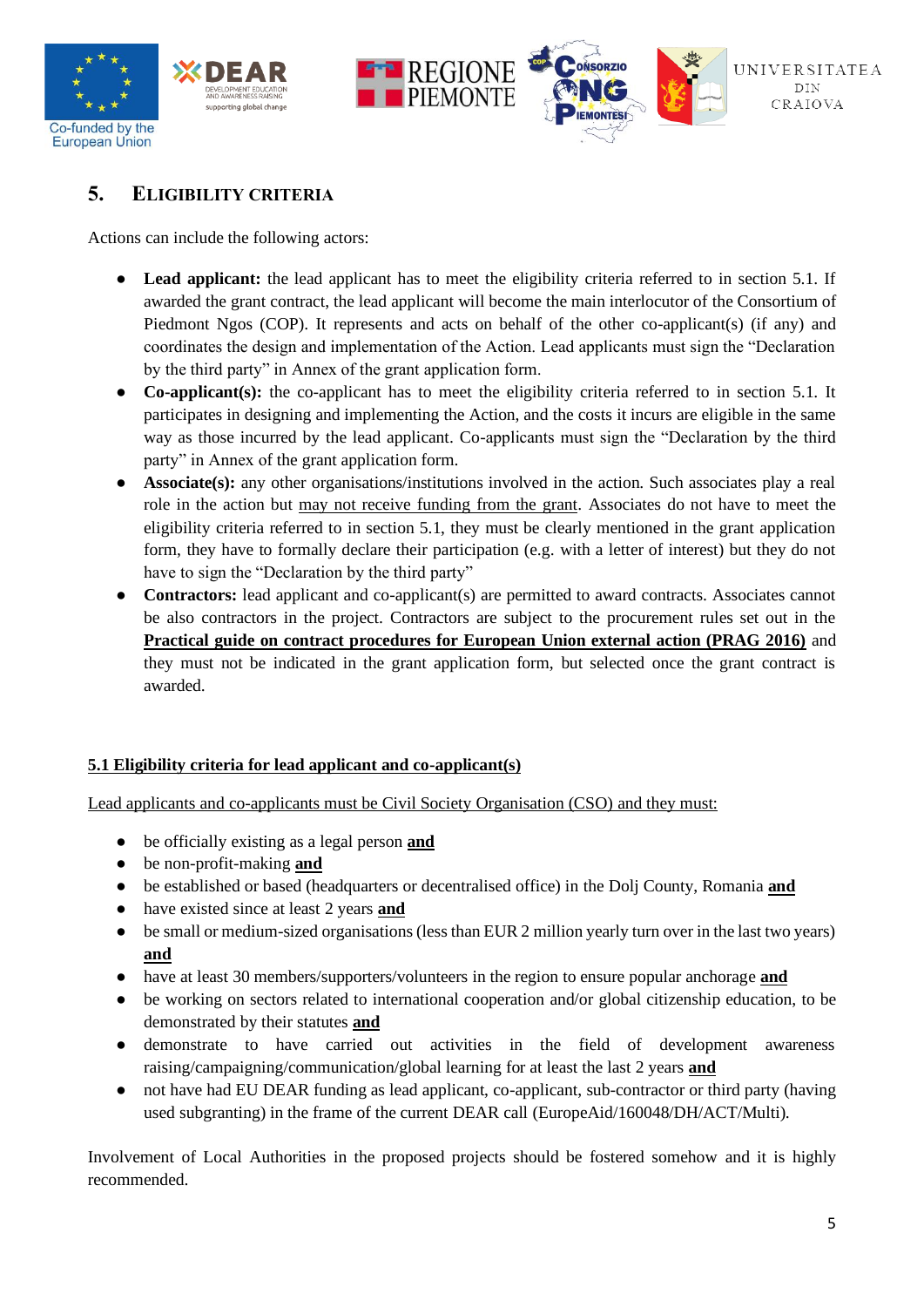





Lead applicants and co-applicants may only be eligible to receive **one financial support to third party** within the framework of this call for proposal. Consequently:

- a CSO may not submit more than one application as a lead applicant or co-applicant under this call for proposals;
- a CSO that has applied as a lead applicant or co-applicant in one application may be an associate in other applications at the same time;
- lead applicants and co-applicants granted within the First Round of the call cannot apply in this Second Round as a lead applicant or co-applicant but they may be an associate in other applications.

## **5.2 Eligibility criteria for the Actions and the Activities to be funded**

Please notice that a grant implies **both** funding of activities **and** the obligation to participate in learning and exchange activities with other grant holders.

#### **Eligible activities**

Applicants are invited to present all the activities they consider necessary in order to achieve the objectives of this Call for Proposals in relation to existing national and/or local demands, and to obtain tangible results in the context where the selected projects will be implemented. Activities must be implemented in the Dolj County, Romania. Specific project activities may take place in partner countries, on the condition that they constitute a minor part of the Action and directly contribute to the objectives of the present Call for Proposal.

Actions must include activities that fall under one or more of the following types: campaigns, awareness raising, communication, outreach activities, global learning.

Events such as street actions, debates, exhibitions, workshops, trainings, seminars are possible, organised by the third parties themselves.

In order to ensure the best outreach, applicants must provide a communication strategy for the action. The production of communication outputs (reportages, websites, videos, apps, podcasts, games, and other promo materials), will have to be planned and implemented according to the Mindchangers Campaign's Toolkit.

The following types of Actions (meaning the Projects submitted under this Call for Proposals) **are ineligible:**

- Actions concerned only or mainly with individual sponsorships for participation in workshops, seminars, conferences and congresses;
- one-off conferences: conferences can only be funded if they form part of a wider range of activities to be implemented in the life-time of the Action. For these purposes, preparatory activities for a conference and the publication of the proceedings of the conference do not, in themselves, constitute such "wider activities";
- Actions concerned only or mainly with individual scholarships for studies or training courses;
- Actions intended to raise funds or promote the visibility of the applicant or its partner(s);
- Actions consisting mainly of research or of study;
- Actions which consist exclusively or primarily in capital expenditure, such as infrastructure, land, equipment;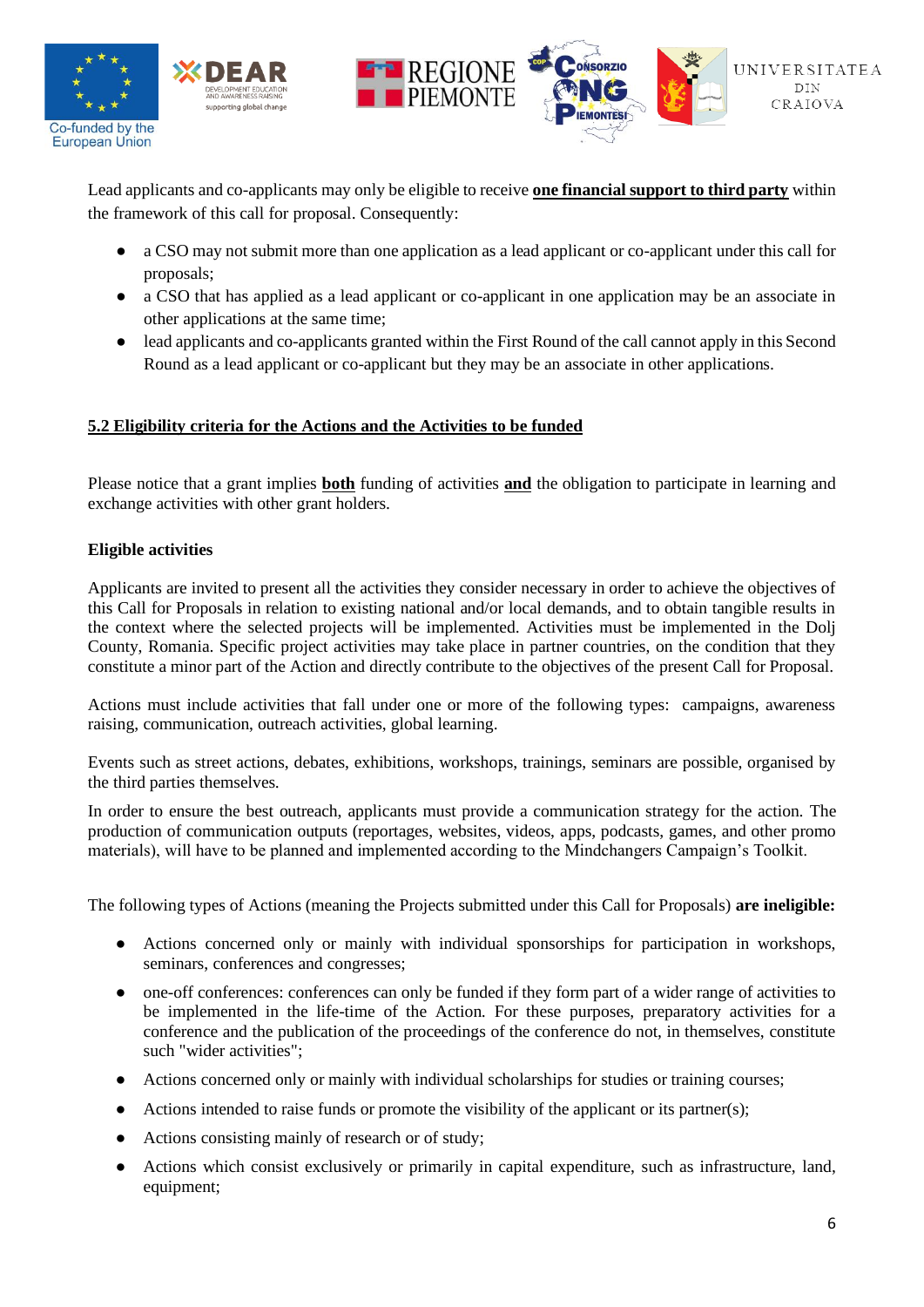





- Actions which discriminate against individuals or groups of people on grounds of their gender, sexual orientation, religious beliefs or lack of them, or their ethnic origin;
- Actions supporting directly political parties:
- Actions which include proselytising activities.

#### **5.3 Eligibility criteria for the costs**

Eligible costs are actual costs incurred by the beneficiary which meet all of the following criteria:

- They are incurred **between the starting date and the ending date of the action.**
- They are indicated in the estimated overall budget of the submitted proposal.
- They are necessary for the implementation of the project which is the subject of the grant.
- They are identifiable and verifiable, in particular being recorded in the accounting records of the beneficiary and determined according to the applicable accounting standards of the country where the beneficiary is established and according to the usual cost accounting practices of the beneficiary.
- They comply with the requirements of applicable tax and social legislation.
- They are real costs, reasonable, justified, and comply with the principle of sound financial management, in particular regarding economy and efficiency.
- They comply with the principles of sustainability and efficiency.
- They are not covered through EU grants in the form of contribution to unit costs, lump sums or flatrate financing.

#### Eligible direct costs

Direct costs must comply with the provisions of Article 14 of the General Conditions to the EU Standard Grant Contract:

- costs of staff assigned to the Action, corresponding to actual gross salaries including social security charges and other remuneration-related costs;
- travel and subsistence costs for staff and other persons taking part in the Action (e.g. visa, insurance, travel, lodging, meals, etc.).
- purchase costs for equipment (new or used) and supplies specifically dedicated to the purposes of the Action, provided that ownership is transferred at the end of the Action when required in Article 7.5 of the General Conditions to the EU Standard Grant Contract;
- rental costs for equipment (new or used) and supplies specifically dedicated to the purposes of the Action;
- costs of consumables dedicated to the purposes of the Action;
- costs of services contracts awarded for the purposes of the Action (e.g. communication experts, translations, etc)
- duties, taxes and charges, including Value Added Tax (VAT), paid and not recoverable by the Applicants and Co-Applicants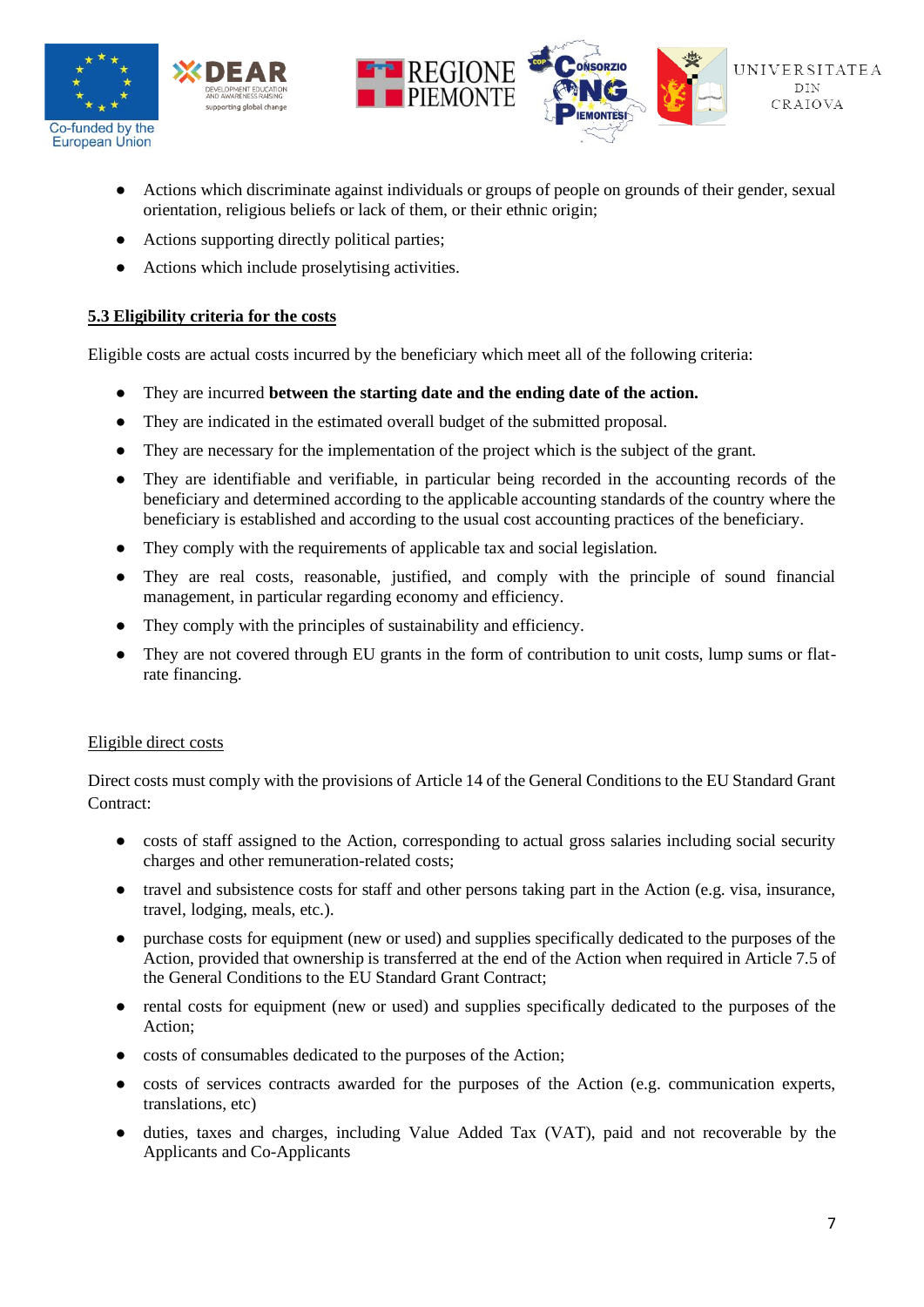





#### Eligible indirect costs

The indirect costs incurred in carrying out the action may be eligible for flat-rate funding, but the total must not exceed 7 % of the estimated total eligible direct costs. Indirect costs are eligible provided that they do not include costs assigned to another budget heading in the standard grant contract.

#### Contributions in kind

Contributions in kind may not be treated as co-financing.

#### Ineligible costs

The following costs are not eligible:

- debts and debt service charges (interest);
- provisions for losses or potential future liabilities;
- costs declared by the beneficiary(ies) and financed by another action or work programme receiving a European Union (including through EDF) grant;
- purchases of land or buildings, except where necessary for the direct implementation of the action, in which case ownership must be transferred, in accordance with Article  $7.5$  of the General Conditions of the standard grant contract, at the latest at the end of the action;
- purchases of vehicles, unless the applicant can demonstrate that the purchase is necessary for the purpose of the action implementation;
- currency exchange losses;
- office rent, unless the applicant can demonstrate that additional and specific office rental is necessary for the purpose of the action implementation;
- taxes, including VAT, unless the beneficiary or co-beneficiaries can demonstrate they cannot reclaim them;
- credit to third parties;
- salary costs of the personnel of national administrations at the national level (e.g. national ministries)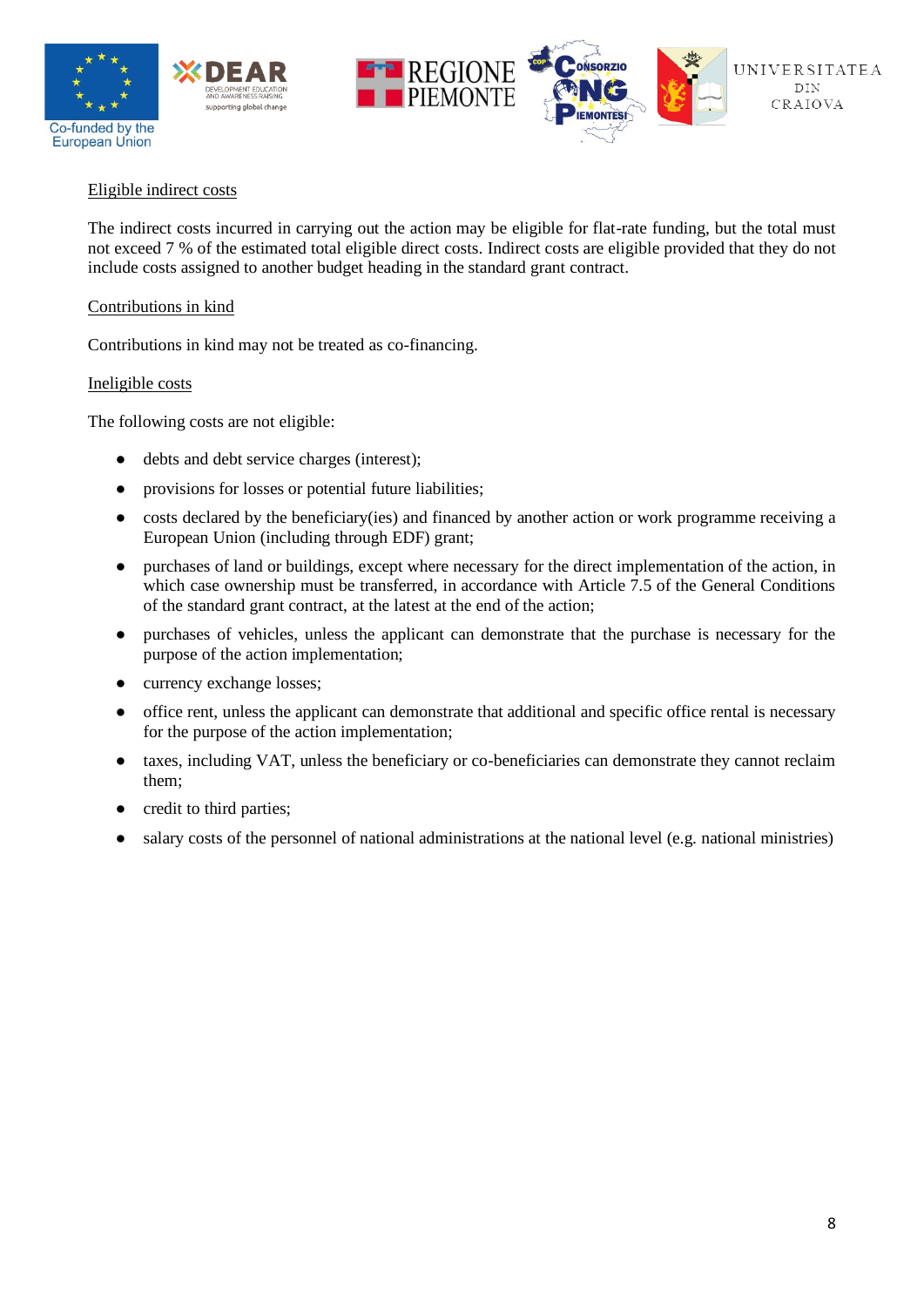



# **6. LEARNING AND EXCHANGE CYCLE**

Applicants who receive a grant will be part of a learning and exchange cycle, composed by:

#### **One on line start-up seminar**

Participants will share objectives and activities of their projects; synergies between projects will be supported in order to avoid overlapping activities and events. Financial and administrative procedures will be discussed more in detail. The Mindchangers Campaign communication toolbox will be shared with the grantees, explaining how to use the visual identity and the products of the campaign.

## ● **Capacity building on line meetings**

Capacity building will focus on the role of CSOs and LAs in foster youth engagement, skills for youth workers, different types of youth engagement, obstacles to youth engagement and ways to overcome them. The Mindchangers research and Practical guide will be also part of the capacity building. Other topics might be included in the capacity building if specific gaps are assessed. Capacity building will also be open to not-granted CSOs and LAs interested in engaging young citizens on climate change, migration, sustainable development.

## ● **One Mindchangers regional event in Craiova**

The Mindchangers regional event will be connected to well-established and widely-known events, in order to guarantee high impact in terms of visibility and to reach a wider audience. During the regional event, the project, the campaign and the outcomes will be presented, as well as topics and focuses related to sustainable development, youth engagement, SDGs, climate change and migration issues.

Participation in the start-up seminar and the capacity building meetings will be mandatory for granted applicants, with at least one participant per applicant and each co-applicants.

At the end of the implementation period, an international **Mindchangers Youth Meeting** will be organised, to bring together youths of the 6 EU Regions who were involved in the granted projects. During the meetings they will share their experiences of engagement on sustainable development, migration and climate change and produce suggestions and recommendations for policy-makers at the regional and national levels. Mindchangers Youth Meeting for round 2 will be organised in Stuttgart (Germany).

The participation in the above-mentioned meetings and events is free of charge.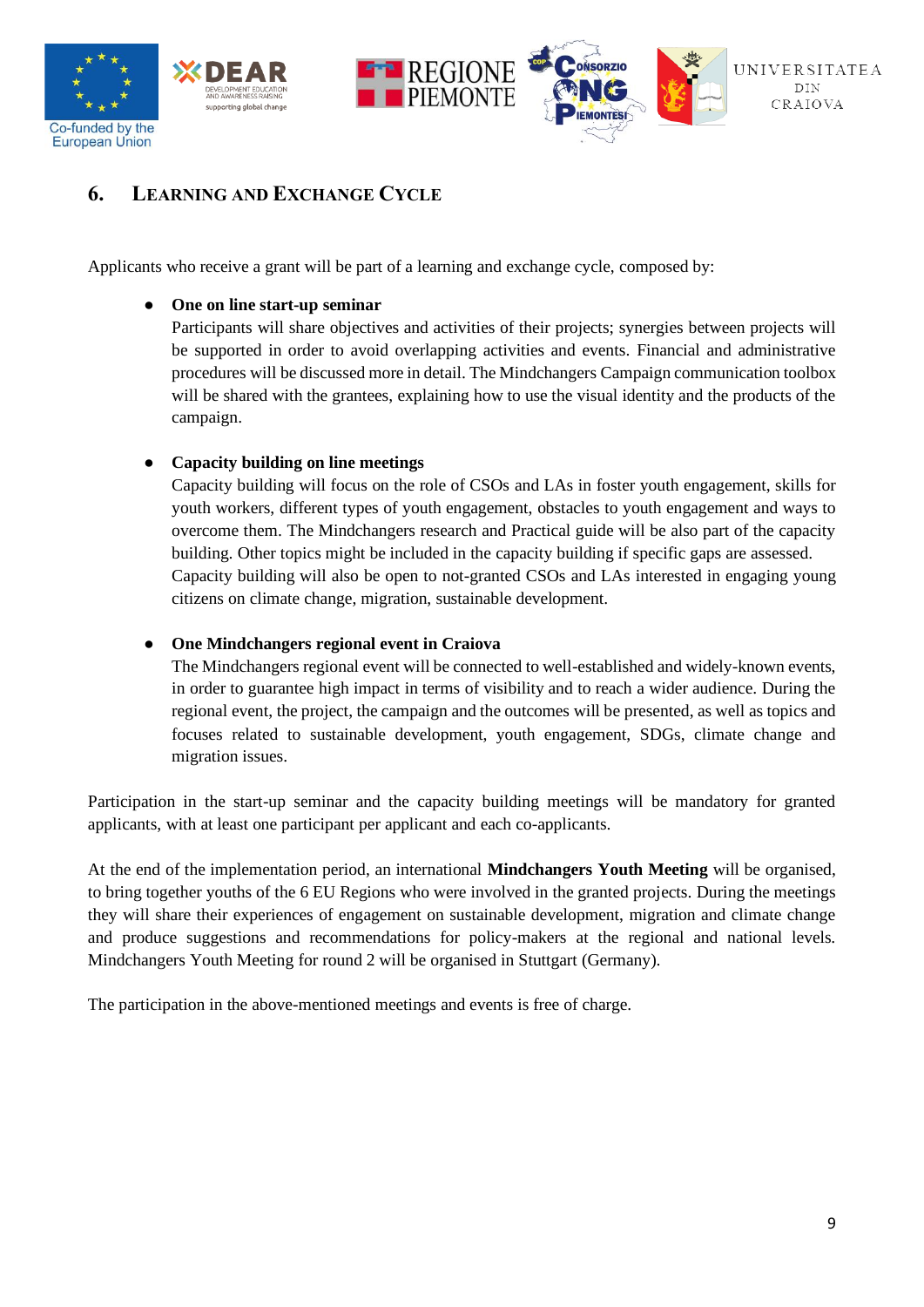

# **7. ASSESSMENT CRITERIA**

*Actions will be assessed due to the following 5 criteria:*

#### **1. Relevance of the action**

To what extent:

- 1.1. The action contributes to awareness raising in relation to the SDGs and the pillars "People" and "Planet" of the European Consensus on Development
- 1.2. The action focuses on the issues of Migration and / or Climate Change, making visible the problems and solutions related to migration or climate change, and includes a transversal gender perspective
- 1.3. How the action reaches and increases the engagement of the target group(s) to change behaviours and attitudes to contribute the achievement of SDGs and to contribute to have an impact on the community
- 1.4. The target group(s) is clearly defined, strategically chosen and estimated accordingly to the activities and the budget
- 1.5. The action strengthens the collaboration among CSOs, LAs and young citizens

**Weight: 25%**

#### **2. Approach**

To what extent:

- 2.1. The action relies on youth's contribution in one or more phases the process
- 2.2. The action raises awareness and promotes engagement through constructive messages, considering the global dimensions and the interconnectedness of the issues as well as concrete and innovative (original, out-of-the-box, daring) ways of engagement at the individual or collective/community level
- 2.3. The action promotes an international/multicultural vision of the SDGs based on intersection views and experiences through the involvement of actor(s) / partner(s) from partner countries (as defined in the OECD-DAC list)
- 2.4. The action is likely to have multiplier effects, including structures for long-term youth engagement, scope for replication, extension and information sharing (Durability)
- 2.5. The action is coherent with the 3 dimensions of sustainability (environmental, social, economic) / Focus The activities are ecologically sound (CO2-impact of the measures is reasonable and justifiable) (Sustainability)

**Weight: 25%**

#### **3. Methodology**

To what extent:

- 3.1. The action is feasible and consistent in relation to the objectives and expected results
- 3.2. The proposal contains objectively verifiable indicators for the outputs and the outcome of the action and contains any evaluation planned and sources of verification
- 3.3. The action includes communication and global learning activities according to the principles of constructive communication and ensures that a relevant target group is reached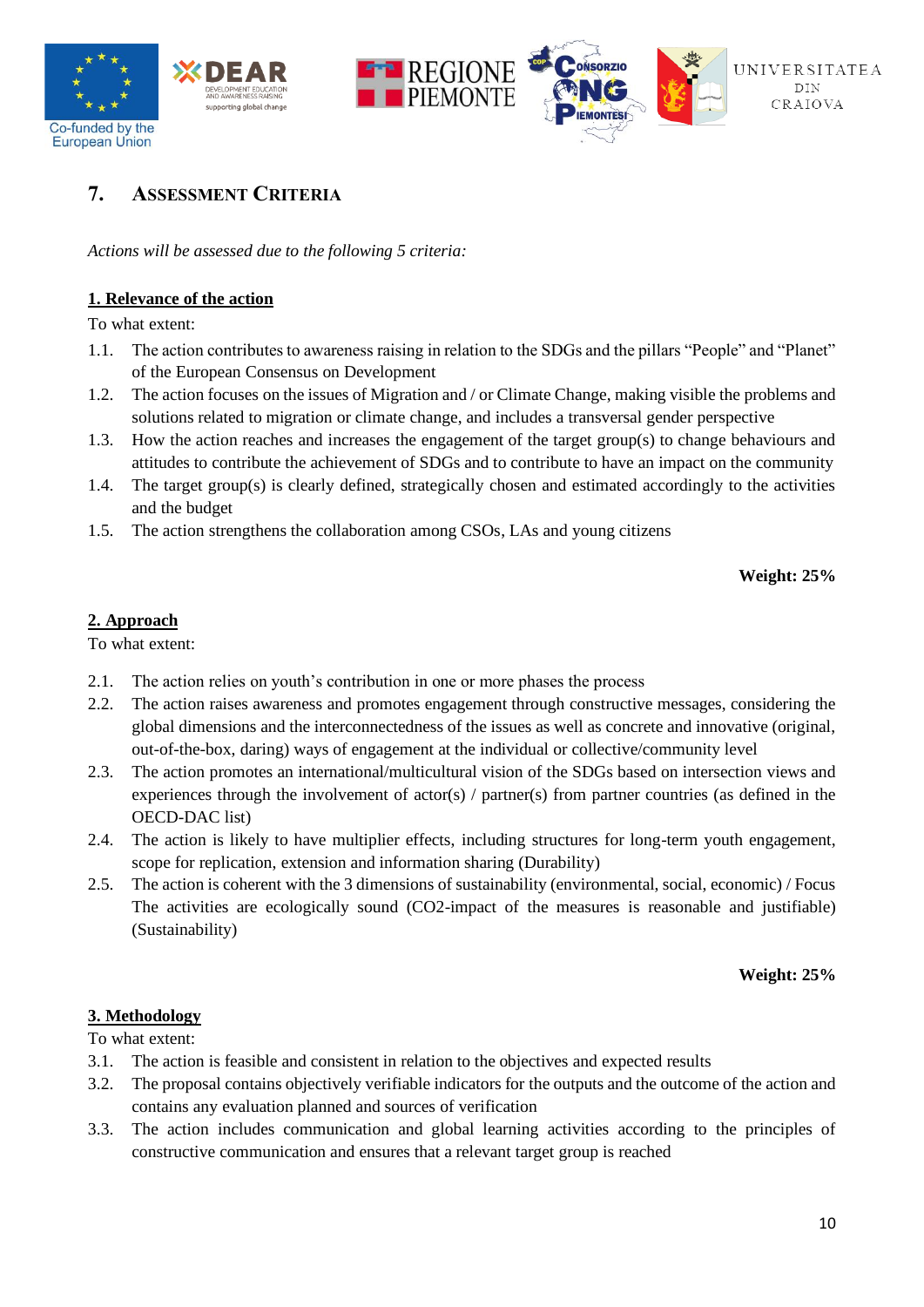





- 3.4. The communication strategy chosen is relevant in order to reach the chosen target group(s), have an attractive innovative character and can contribute to the Mindchangers Campaign and the project objectives
- 3.5 The action relies on collaboration experienced communicators (journalist, media, others….)

**Weight: 20%**

#### **4. Capacity**

- 4.1. The partnership displays relevant and complementary experience, expertise and capacity to implement the action
- 4.2. Previous experiences and expertise on communication and/or global learning activities of the lead applicant
- 4.3. Capacity of project management and coordination of the lead applicant
- 4.4. To what extent the applicants have relevant capacity to implement the action and reach the expected impact
- 4.5. To what extent the roles in the partnership are clear and each organization adds value to the action

**Weight: 15%**

#### **5. Budget**

To what extent

- 5.1. The budget is clear, the expenses are correctly planned and sufficiently described, the co-financing subjects are specified
- 5.2. The action's budget is balanced in relation to the planned objectives and the activities are appropriately and clearly reflected in the budget

**Weight: 15%**

If the total score is lower than 60 points, the application will be rejected.

If the score of one of the subsections is lower than the 50% of the total points, the application will also be rejected.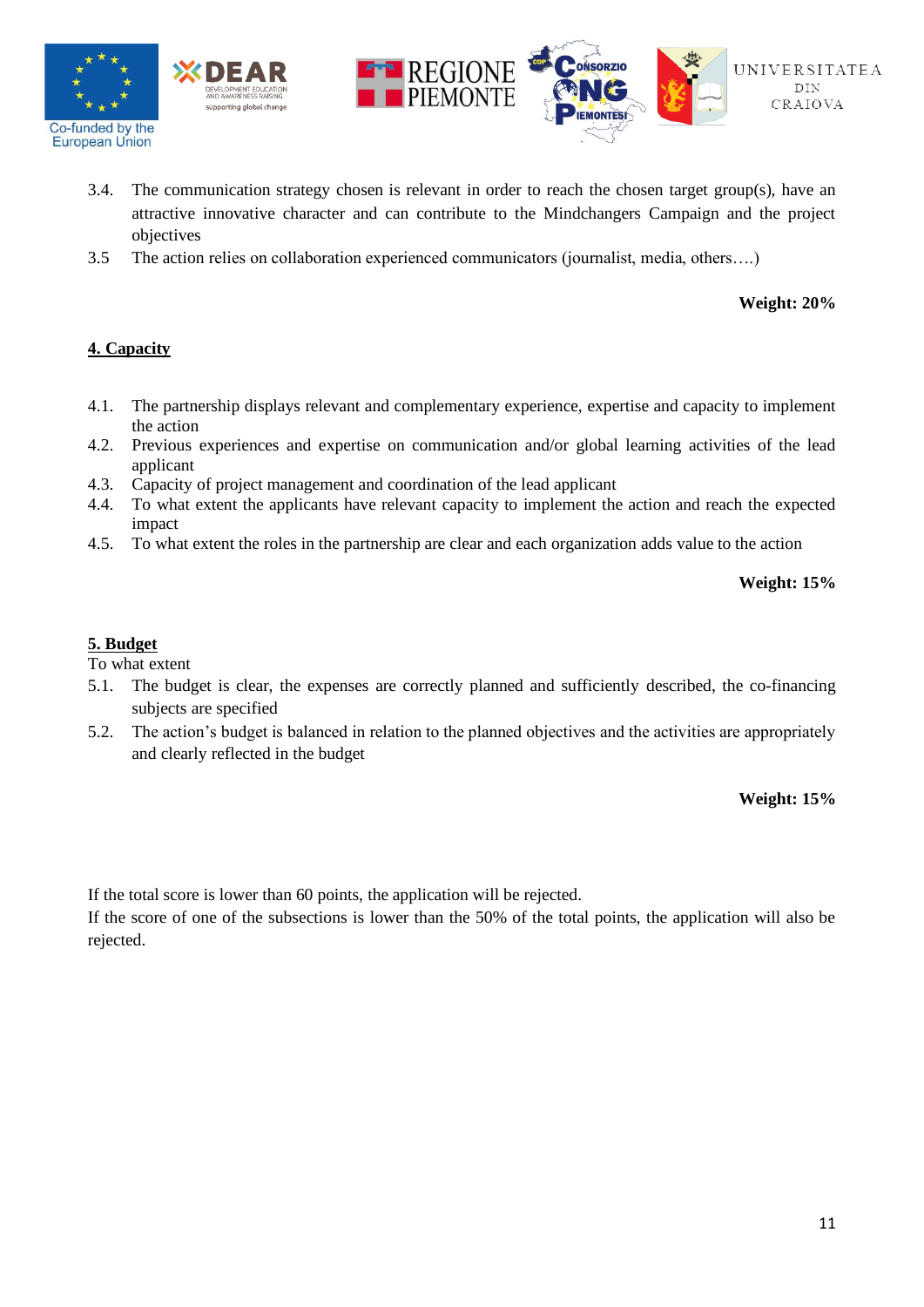



# **8. APPLICATION PROCESS**

In order to apply for a grant go to [www.ongpiemonte.it](http://www.ongpiemonte.it/) where you will find all relevant documents as well as get access to the application modules.

#### **Timetable and deadlines**

|                                                                                        | <b>First Round</b>                                              |
|----------------------------------------------------------------------------------------|-----------------------------------------------------------------|
| <b>Publication of the Call</b>                                                         | $9th$ May 2022                                                  |
| <b>Information meeting (launch seminars for potential</b><br>applicants)               | May and June 2022                                               |
| Deadline for submission of the proposals                                               | 16 <sup>th</sup> September 2022                                 |
| <b>Notification of award</b>                                                           | October 2022                                                    |
| <b>Contract signature</b>                                                              | October 2022                                                    |
| Transfer to the Applicants of the First Payment 40% of the                             | November-December                                               |
| <b>EU</b> contribution assigned                                                        | 2022                                                            |
| <b>Project Implementation</b>                                                          | 1 <sup>st</sup> November 2022<br>31 <sup>st</sup> December 2023 |
| Deadline for submission of the Intermediary Narrative and<br><b>Financial Reports</b>  | 30 <sup>th</sup> April 2023                                     |
| Transfer to the Applicants of the Intermediary Payment (30%<br>of the EU contribution) | June-July 2023                                                  |
| Deadline for submission of the Final Narrative and Financial<br>Reports to be audited  | 16 <sup>th</sup> February 2024                                  |
| <b>Audits on the Financial Reports</b>                                                 | March/April 2024                                                |
| Transfer to the Applicants of the Final Payment (30% of the<br>EU contribution)        | May/June 2024                                                   |

List of documents to be submitted **IN ENGLISH** at [cop@ongpiemonte.it](mailto:cop@ongpiemonte.it) by the candidates before the deadline:

- 1. **Application Form signed by the Legal Representative of the lead applicant** (scanned PDF version)
- 2. **Budget forms** (4 sheets printed, signed by the Legal Representative of the lead applicant and scanned in a PDF version)
- 3. **The official statutes of the lead applicant and its co-applicants**. NB. A translation into English of the relevant parts of the Statute proving the lead applicant's and, where applicable, co-applicants' are officially existing as a legal person, be non-profit-making, be established or based (headquarters or decentralised office) in the Dolj County, Romania and be working on sectors related to international cooperation and/or global citizenship education, must be attached for the purpose of analysing the application,
- 4. **The approved Balance Sheets of the last 2 years, of the Applicant and its Co-Applicants**
- 5. **Brief Curriculum Vitae of the Applicant and its Co-Applicants** demonstrating to have carried out activities in the field of international cooperation, global citizenship education, awareness raising about SDGs, campaigning and communication for at least the last 2 years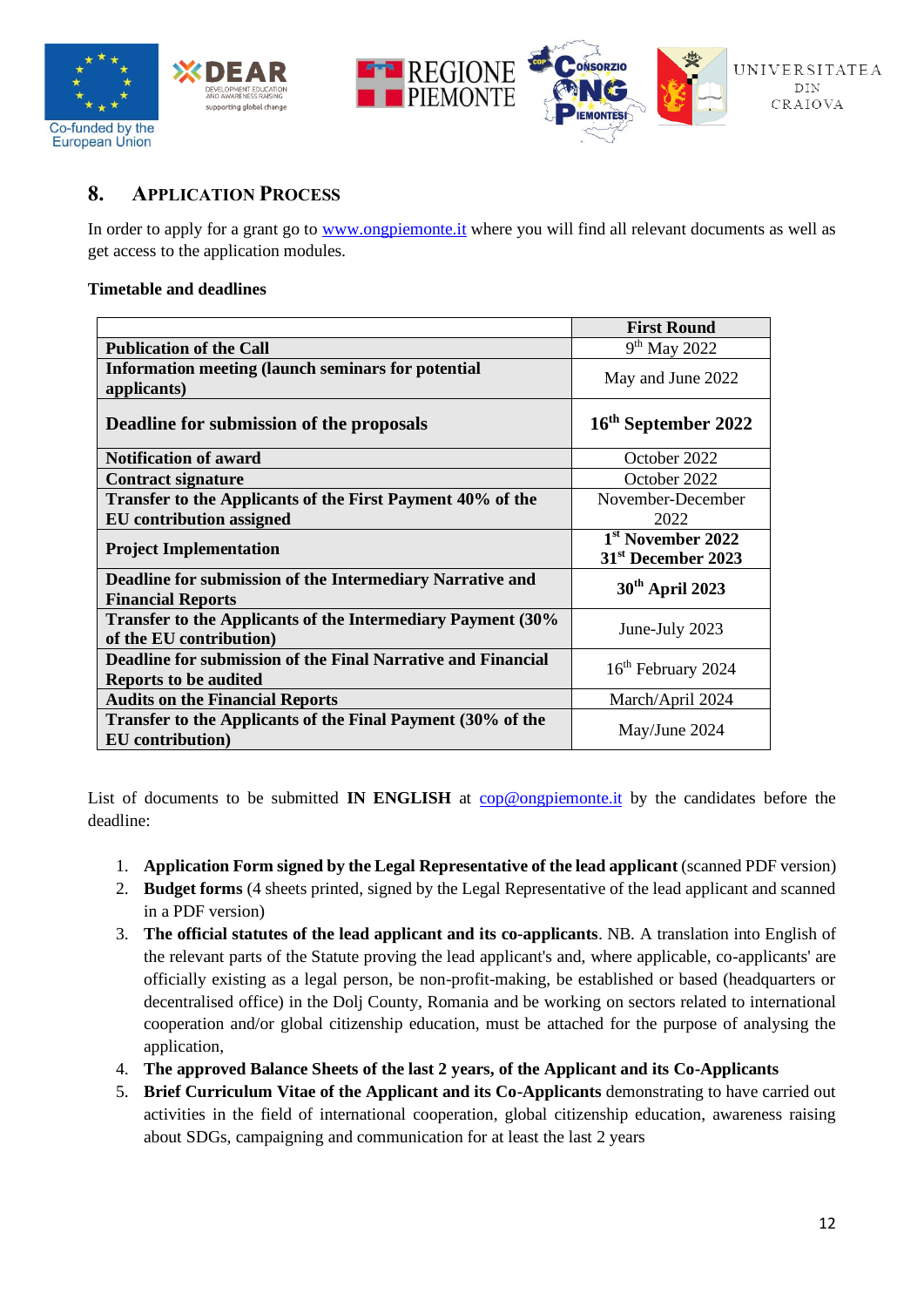

Please notice that the proposals must be submitted filling in the Application Form with all the required information and attachments. The attached documents shall contain ALL relevant information concerning the action and no additional annexes should be sent.

Any error and major inconsistency related to the application instruction and the documents required may lead to the rejection of the application. Incomplete applications may be rejected.

Upon submission of the full application by e-mail, the lead applicants will receive a confirmation of receipt by COP. Lead applicants are strongly advised not to wait until the last day to submit their full applications, since heavy Internet traffic or a fault with the Internet connection could lead to difficulties in submission. **COP cannot be held responsible for any delay due to such afore-mentioned difficulties. Any application submitted after the deadline will be rejected.**

## **9. ASSESSMENT PROCESS**

Each application will be assessed by an Evaluation Commission composed by 3-5 members selected on their professional qualities and experiences. The Evaluation Commission will assess the applications based on the assessment criteria.

The final decision for each application is made by the Consortium of Piedmont Ngos (COP) and it will be based on the recommendation from an evaluation grid of the Evaluation Commission.

The evaluation grid is divided into sections and subsections.

The assessment is done through a scoring system on an evaluation grid divided into sections (criteria) and subsections (subcriteria), listed in the previous paragraph "Assessment Criteria".

Each sub-criteria will be given a score between 1 and 5 as follows:  $1 = \text{very poor}$ ;  $2 = \text{poor}$ ;  $3 = \text{adequate}$ ;  $4 = \text{ceural}$ good;  $5 = \text{very good.}$ 

Each criteria has a specified weight in the overall assessment (see "Assessment Criteria")

After the evaluation, applications will be ranked according to their score. The highest scoring applications will be provisionally selected until the available budget for this call for proposals is reached.

In addition, a reserve list will be drawn up following the same criteria. This list will be used if more funds become available during the validity period of the reserve list.

Applicants will receive their approval or rejection notice when the assessment process has been completed, including the whole evaluation grid with scores and justifications for the decision to ensure transparency and learning.

Notice that there isn't any complaint mechanism and assessment decisions cannot be altered.